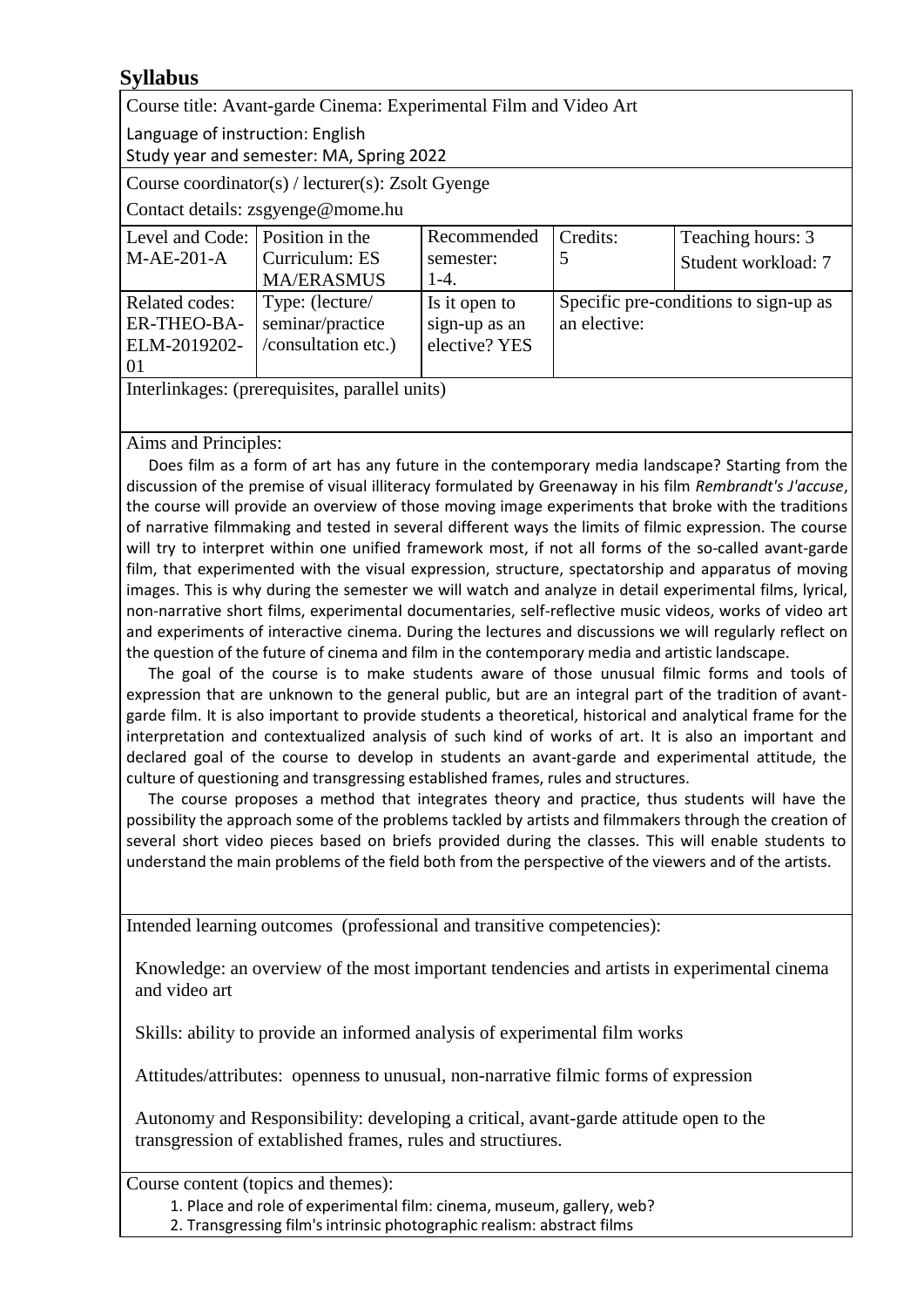3. The temptation of the celluloid: dadaist and surrealist approach to cinema

- 4. Coreography for Camera: the tradition of dance films in experimental filmmaking
- 5. Myth, sexuality, taboo: American Underground Cinema

6. The concept above all: minimalist-structuralist films

7. Recycling: found footage, private recordings in experimental documentary

8. Installing the moving image – video art/gallery cinema and its redesigned spectatorship

9. Interactive cinema – experiments in a digital media environment

Some of the artists to be analyzed during the semester: Vito Acconci, Kenneth Anger, Kutlug Ataman, Stan Brakhage, Chris Cunningham, Peter Greenaway, Hollis Frampton, Fernand Léger, Lev Manovich, Norman McLaren, Bruce Nauman, Nam June Paik, Man Ray, Michael Snow, Marco Ferreri, Maya Deren, Matthew Barney, Alain Robbe-Grillet, Tacita Dean, Sharon Lockhart, etc.

Specificity of the learning process:

Teaching method: Interactive tasks leading to topics presented by the teacher.

Schedule: The classes will begin with students presenting their video works, after which a lecture presenting and analyzing a period, artist or style will follow. The lecture will contain film projections.

Tasks and assignments (with student notional workload): students will have to prepare a short video piece for each week, and attend to a final classroom test at the end of the semester.

Learning environment: (e.g. classroom / workshop / external spot / online platform / apprenticeship etc.) classroom

## Assessment:

Assignments:

- short video pieces following the brief provided at the end of each class students will have to produce and present almost every week a very short video piece tackling the main issue to be discussed on the week that follows – weight of task:  $40\%$
- classroom test a one and a half hour written test related to the films and topics discussed during the semester– weight of task: 60%

Assessment method: (e.g. test / paper / oral exam / presentation / public demonstration etc.): test and presentation

Assessment criteria: The small videos will not be evaluated from a quality perspective, as the goal is to provide a spirit of freedom and experimentation that allows students to freely express themselves and transgress boundaries: only the number of required videos will be checked. The final classroom test will check the awareness of the most important experimental films and video art works, and also the students' interpretive and analytical skills.

Calculation of grade: (weights of the achievements, assignments; ranges of rates or points) Video pieces: 40% Final classroom test: 60%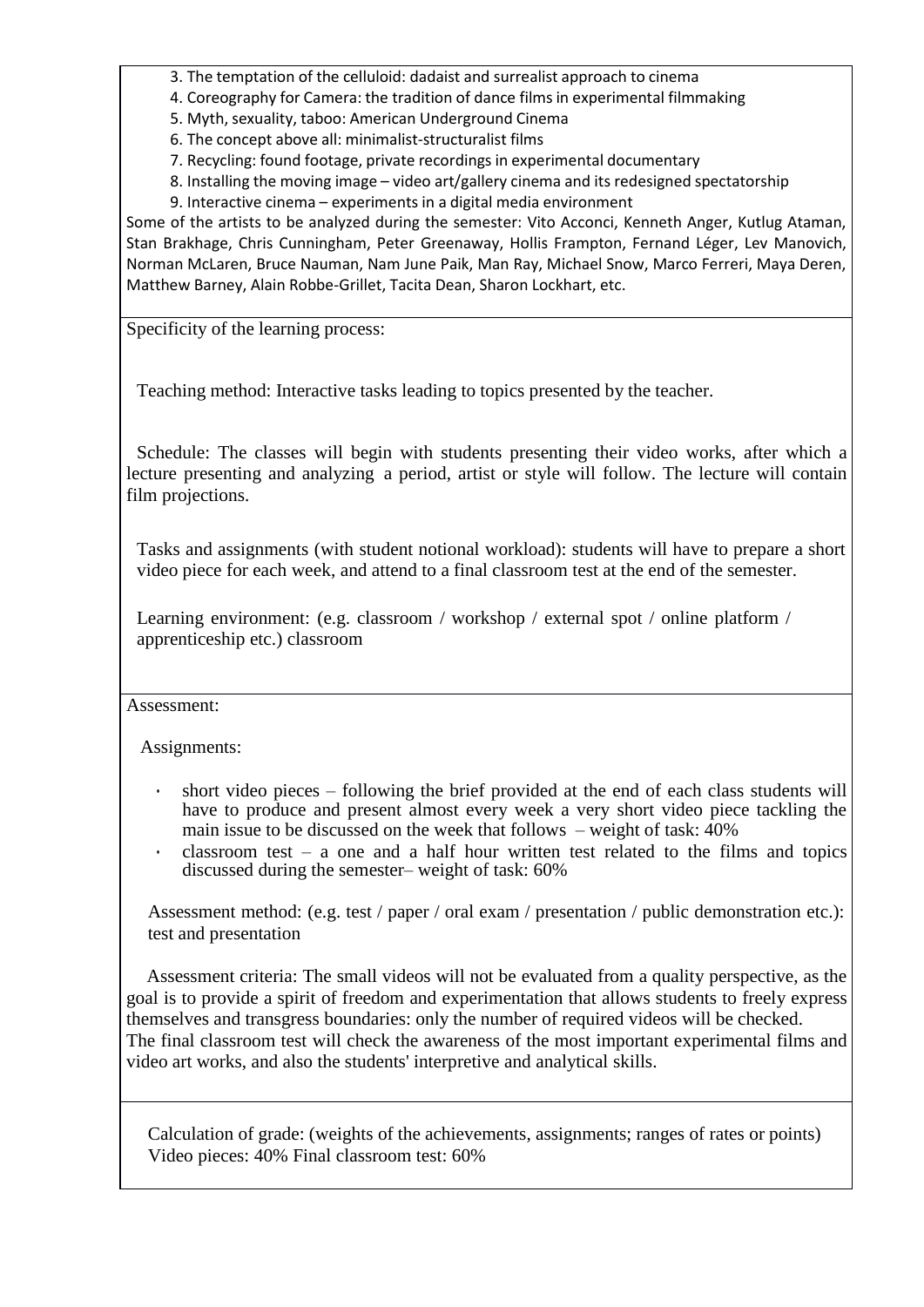Recommended readings:

Access to an online reader will be provided to students.

Further readings, documents, sources: Experimental Film

Michael O'Pray: Avant-garde Film. Forms, Themes and Passions. London, New York: Wallflower. 2003. https://docs.google.com/viewer?

a=v&pid=explorer&chrome=true&srcid=0B9pRZxkBP0AeMTA2MDM3ZGQtNzUwNS00ZW Q5LThhYmYtMjMxNDAzMWNkMmFk&hl=en

Edward S. Small: Direct Theory Experimental Film/Video as Major Genre. Southern Illionois University Press. 1994. [http://docs.google.com/fileview?](http://docs.google.com/fileview) id=0B9pRZxkBP0AeMjAwNzlmNTAtODUwNy00MTUyLWI1MDEtNjA0Nzk2OTM2Njky& hl=en

L. Rees: A History of Experimental Film and Video. From the Canonical Avant-Garde to Contemporary British Practice. London: British Film Institute. 1999.

Bürger, Peter: Az avantgárd elmélete. Szeged: Universitas Szeged Kiadó. 2010.

Holly Willis: New Digital Cinema. Reinventing the Moving Image. London, New York: Wallflower. 2005.

P. Adams Sitney: Visonary Film. The American Avant-Garde 1943-2000. Oxford: Oxford University Press. 2002.

Tscherkassky, Peter (szerk.): Film Unframed. A History of Austrian Avant-Garde Cinema. Wien: FilmmuseumSynemaPublikationen. 2012.

Elwes, Catherine: Installation and the Moving Image. London: Wallflower Press. 2015.

Michael Rush: Video Art. Thames and Hudson. https://docs.google.com/viewer? a=v&pid=explorer&chrome=true&srcid=0B9pRZxkBP0AeNDMyMGE3NDEtZGFiMi00MjA1 LTg5NzEtMzE3Zjg3M2U3MzMz&hl=en

Gene Youngblood: Expanded Cinema. New York: P. Dutton & Co. 1970. https://docs.google.com/leaf?

id=0B9pRZxkBP0AeZGMxOGU1ZTQtMzA1YS00NjNkLTkzYjUtY2JkZjE3ZjkwYTk2&hl=e n&authkey=CP6NzbcN

Sophie-Isabelle Dufour: L'image vidéo. D'Ovide a Bill Viola. Paris: Archibooks. 2008.

Matt Hanson: The End of Celluloid. Film Futures int he Digital Age. Rotovision. 2004. [http://docs.google.com/fileview?](http://docs.google.com/fileview)

id=0B9pRZxkBP0AeMjZhMjQ2MjItZDJmMy00ZjYyLTk2MzUtNzI4YjVkYzhiMmNl&hl=en

Carroll, N. 1996. Theorizing the Moving Image. Cambridge: Cambridge University Press.

Manovich, Lev. 2001. The Language of New Media. MIT Press.

Manovich, Lev. 2008. The Software Takes Command. [http://softwarestudies.com/softbook/manovich\\_softbook](http://softwarestudies.com/softbook/manovich_softbook)₁1\_20\_2008.doc

Gallery cinema

Rancière, Jacques: Le cinéma dans la "fin" de l'art. Cahiers du Cinéma, no. 552, 2000 december, 51.

Dubois, Philippe: Un "effet cinéma" dans l'art contemporain. Cinema & Cie, no. 8, 2006 ősz, 15-26.

Royoux, Jean-Christophe Royoux: Cinéma d'exposition: l'espacement de la durée. Art Press, no. 262, 2000 október, 36-41.